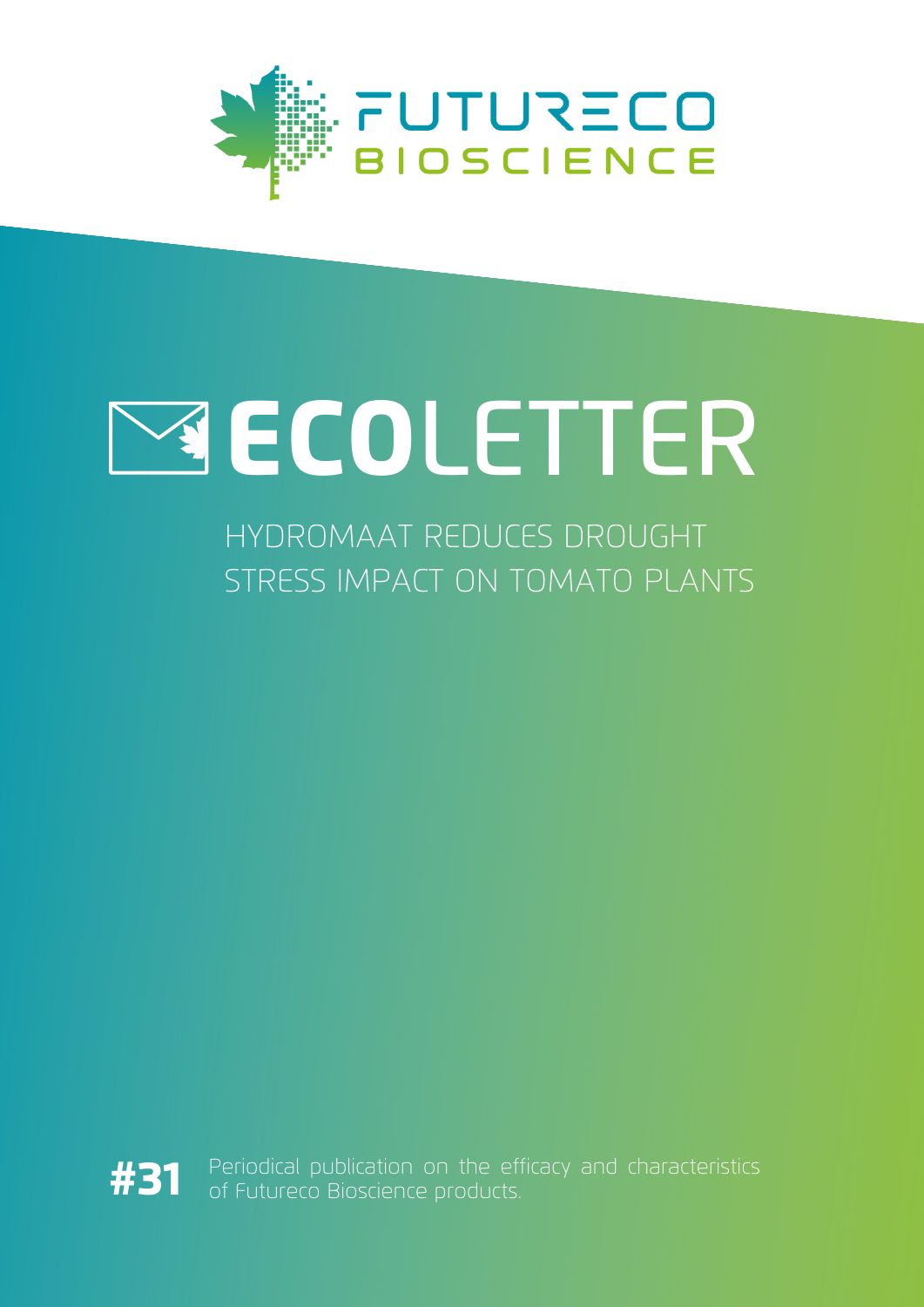## ECOLETTER #31

### HYDROMAAT REDUCES DROUGHT STRESS IMPACT ON TOMATO PLANTS

#### INTRODUCTION

Climate change is leading to temperature increases and variation in rainfall patterns, resulting in the intensification and extension of drought periods and therefore affecting agricultural production. In addition, 70% of the world's water resources are used for agricultural purposes [1], so there is a need for new strategies to optimise water use.

In constant research to improve the efficiency of plant growth and development in agricultural crops, the R&D team from Futureco Bioscience has developed a new microbial product able to reduce the negative impact of drought.

#### MATERIAL AND METHODS

Five-week-old tomato plants were transplanted to 3L pots filled with sand and perlite with the addition of a slow-release fertilizer (Omocote PRO 3-4M, ICL) applied by drip irrigation. Drought stress was induced two weeks after transplanting and

was maintained throughout the trial, reducing volumes by 80%. HydroMaat at 1% was applied 3 times by irrigation. The first application was performed 7 days before drought induction (preventively), whereas the other two were applied at 3 and 9 days after drought onset (respectively).

Plant responses to drought and treatments were assessed two weeks after 3rd treatment. Photosynthetic parameters were determined by using the portable gasexchange and fluorescence system GFS-3000 FL (Walz).

#### **RESULTS**

Drought stress clearly affected growth and appearance in the control plants, whereas HydroMaat treated plants appeared more resistant to drought and with a better physiology (Figure. 1).



80% WATER REDUCTION 80% WATER REDUCTION

Figure. 1 Tomato plants at the end of the study (24 days of under drought stress)

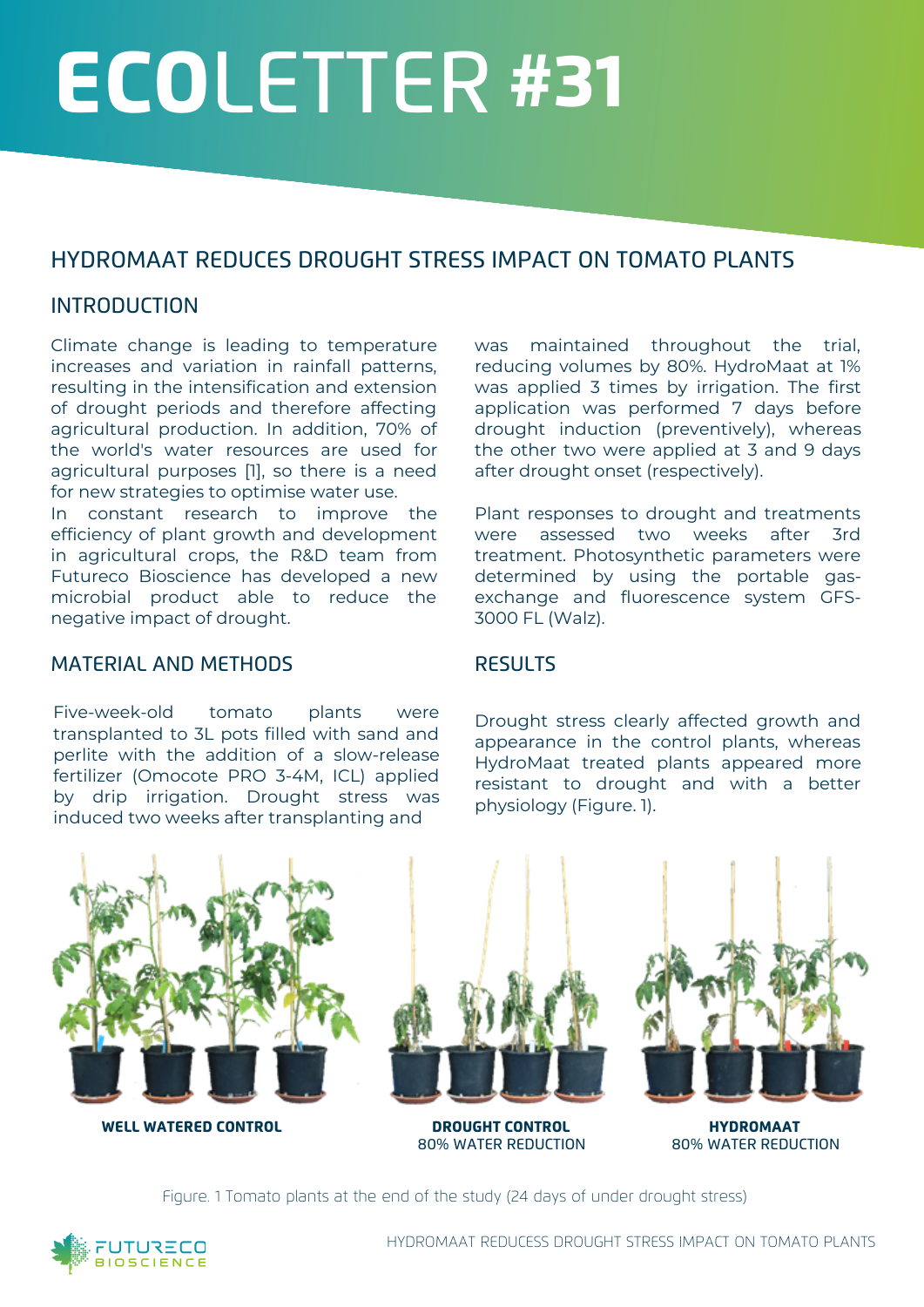### ECOLETTER #31

Growth assessment showed significant reductions in height and weight of both shoot and root system (Figure 2). HydroMaat allowed to mitigate the effect of drought on plant height. It also has had a slight effect on biomass production, causing an increase of 7% of plant dry weigh (Fig. 2).

well-watered plants (Figure 3). Relative water content (RWC) and leaf mass area (LMA) were 25% and 37% higher (respectively) in Hydromaat than in the negative control, whereas proline (typical peak generated in response to drought) was significantly reduced in hydroMaat treated plants (Figure 3).



Figure. 2 Shoot height and plant biomass (DW, dry weight) in well-watered plants (positive control), drought plants (negative control) and HydroMaattreated plants after 24 days of under hydric stress.

Several physiological parameters, such as leaf mass area (LMA) and proline content, were also significantly altered in response to drought stress, whereas plants treated with HydroMaat showed a physiological response similar than the



Figure 3. Relative water content (RWC), leaf mass area (LMA) and foliar proline content in tomato plants grown under drought for 24 days.